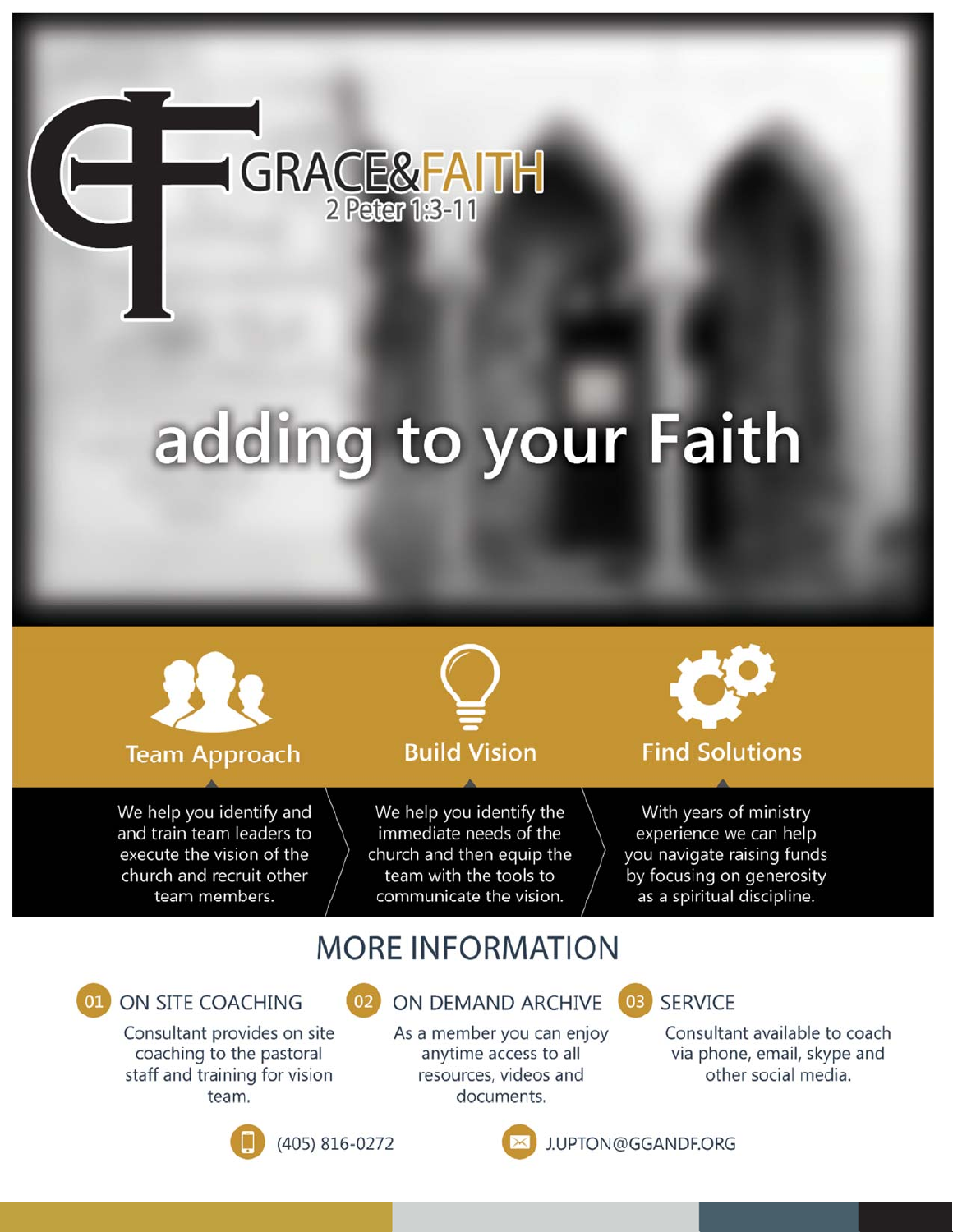

Thank you for your interest in a **Grace and Faith Growth Campaign**. You probably noticed we use the word **"Growth"** instead of the usual **"Capital"** when describing the campaign. To be honest, we aren't fond of the word **"Campaign"** either, but we use it here because it is more recognized by church leaders who are looking to expand church facilities. We prefer the word **"Journey"** over campaign and h**ere's why:** Typically, "capital campaigns" are designed to help congregations raise money for a project or a building, but often neglect a person's **spiritual formation** and the exercising of Christian disciplines in the areas of **prayer, faith and generosity.**

We believe the **biblical essential** in the process of building a project or raising funds for a project is more of a **"Discipleship" journey** to discover and know the mind of Christ regarding the vision of the church and the project, than just to raise an amount of money. The raising of funds is simply the by‐product of a congregation **embracing the vision** of the church and being obedient to the Lord when he asks us to get involved. Simply put, **a Grace and Faith Journey is a SPIRITUAL work, not JUST a financial one**.

#### **Brief Synopsis of a "Grace and Faith Journey"**

Each Grace and Faith Journey consists of three phases and six key elements:

#### **Phases**

#### **1. Vision & Identity Phase (Quiet preparation)**

 This phase is all about preparation. It focuses on defining and communicating the vision for the church and the Journey. It is complete with a congregational survey to help determine if the church is in unity to begin a new project and about general congregational health. Additionally it involves identifying, selecting and training members to serve on the vision team.

#### **2. Join the Journey Phase (Public Invitation)**

- Phase two is about communicating the vision and inspiring the congregation toward the future ministry of the church over an eight week period. Each person in the congregation is invited to "Join the Journey," which is an eight week discipleship journey focused on the study of scripture, prayer, fasting, and discerning the word of the Lord. This journey is coupled with an eight week sermon series on Vision, Relationships, Generosity, Talents, Worship, Prayer, Service and Celebration. Included in this phase are additional small group studies, children's curriculum and other valuable resources to further emphasize the journey
- Two Key Events happen during this phase. The 24 hour prayer vigil which is a corporate prayer event in which participants pray for each other, the church and the mission of the church. The other event is the Celebration Banquet, a church wide dinner and motivational time in which the participants make their public pledges to the Journey (campaign).

#### **3. Staying the Course Phase (Follow‐Up)**

- The phase is much longer than the others, typically one to two years in length. The primary focus of this phase is to communicate the success of the journey and the integration of new members into the campaign. Each month the vision team will use stats, figures and most importantly testimonies of those in the congregation to keep the journey at the forefront of people's minds and to remind people of First Fruits Giving.
- Continue to focus on the emergence of new ministries within the church as people recognize and begin using their talents for the ministries of the church.